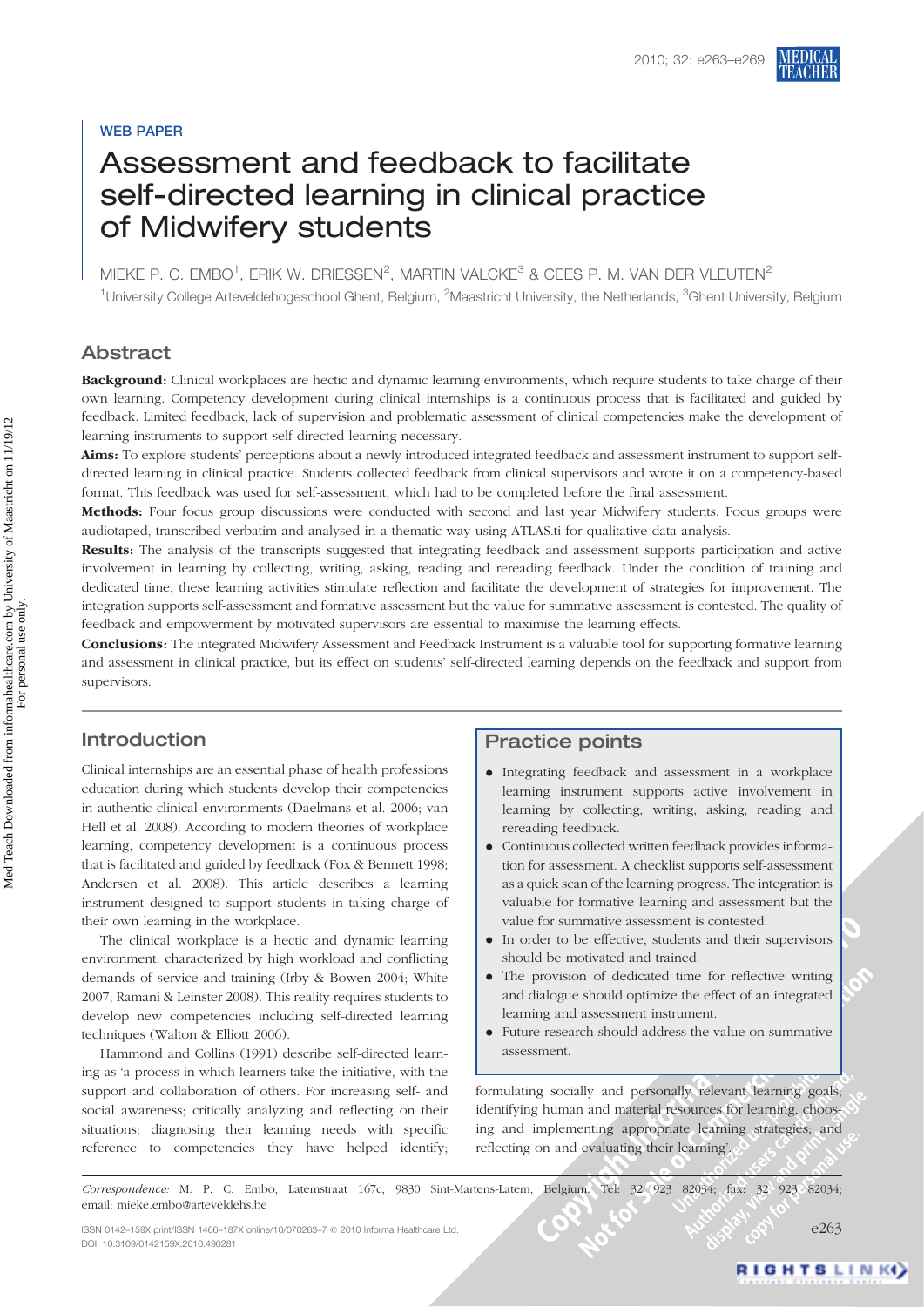Although, support and collaboration are prerequisites for effective workplace learning, many studies have reported that supervision can be problematic. Frequently mentioned areas of difficulty are the continuity and frequency of supervision (Schweinfurth 2007; Seifan et al. 2008) and the provision of feedback and support of self-directed learning. Students see direct observation and constructive feedback as key features of effective clinical learning (van der Hem-Stokroos et al. 2003). Feedback can facilitate reflection and self-assessment (White 2007) but, unfortunately, students do not always receive adequate feedback (Branch & Paranjape 2002). Teachers may either neglect to give feedback altogether or the feedback fails to make trainees aware of their strengths and weaknesses in a manner that is conducive to learning. As a result, students are unable to evaluate whether they are achieving their learning goals, developing new goals or making plans to pursue those goals (Ende 1983). Moreover, inadequate feedback does not tell students where they are relative to where they ought to be and where they should go.

Written feedback can be read, reread, archived and exchanged, and thus be a source of information to support self-reflection and authentic assessment. Although research has shown that assessment is a powerful driving force for learning (Swanson et al. 1995; Norcini & McKinley 2007), assessment of clinical competencies remains problematic. Many assessment methods cover only a limited range of competencies and often competencies are not assessed in the context in which they are learned (McKinley et al. 2008). Next to this, assessment criteria are often ill defined, and there is a lack of standardized methods for focussed assessment, and not enough opportunity for reflection, specific feedback and regular monitoring (Borel-Rinkes et al. 2008).

In order to address some of the above-mentioned problems, we developed an instrument that integrates feedback and assessment and is aimed at supporting self-directed learning in the clinical workplace. We conducted a qualitative focus group study to explore students' perceptions of the instrument.

Our main research questions were

- (1) What is the effect of continuous and longitudinal written feedback on students' self-directed learning in clinical practice?
- (2) What is the effect of the integration of feedback and assessment in self-directed learning in clinical practice?
- (3) What is the role of supervision in self-directed learning based on the integration of feedback and assessment?

## **Methods**

#### **Context**

This study was carried out at the Midwifery Department of University College Arteveldehogeschool Ghent, Belgium. The three-year programme in Midwifery that is offered by the school consists of a modular, competency-based curriculum based on a framework of 24 medical and generic competencies, related to six professional roles. In order to support the development of students' competencies, the Midwifery e264

department has integrated into the curriculum a programme aimed at enhancing self-directed learning skills. From the first week of this programme, students receive information about the different parts of the programme: the acquisition and assessment of the competencies, the giving and receiving of feedback on the competencies and how to reflect on the competencies.

The Midwifery students have internships in different settings as the maternity ward, delivery ward, gynaecology, neonatology and first-line perinatal care. During the internships, students are guided and supported by a clinical supervisor in the workplace and a teacher from the Midwifery department. Teachers are all midwives with clinical experience. The teacher pays a weekly visit to students in the workplace. Both the clinical supervisor and the teacher take up the educational (supervision of the learning process) and the clinical role (provision of patient care with the student). Normally, teachers are more focussed on the overall learning process and clinical supervisors emphasize the observation during patient care.

As students received limited feedback, we started in 2006 with the development of the Midwifery Assessment and Feedback Instrument (MAFI) in order to support the learning and assessment of the competencies based on principles of self-directed learning. According to the definition of Hammond and Collins of self-directed learning, students were made responsible for their own learning. They had to take the initiative to ask for feedback and to reflect on competencies. By comparing the written feedback with learning outcomes (LO), they were stimulated to diagnose their learning needs and to evaluate their learning (Figure 1).

In MAFI, the 24 competencies and the 6 roles of the Midwifery programme are presented within a framework. In relation to each internship, the relevant competencies in this framework are emphasized. MAFI is a paper and pencil method presenting a format for the feedback unit and the assessment unit. In the feedback unit, there is space for written feedback and written reflections about the selected competencies. Oral feedback can be written by the student, the clinical supervisor, the teacher and any staff member who observes and works with this particular student. It is the students' responsibility to ensure that sufficient feedback on their progress in all the competencies has been collected at the end of the internship period. Written feedback from students is authenticated by the supervisor by his/her signature. The assessment unit contains a checklist of the selected competencies that students must master during the internship. Each competency results in a specification of a set of LO for the internship. In the checklist, different levels in competency mastery are reflected with a colour code that are next applied in relation to each curriculum year the internship has been set up (green: year 1, red: year 2, blue: year 3). This helps students to indicate whether the LO for that specific year have been accomplished (Pass) or unaccomplished (Fail). In order to help students make this judgement, the LO are defined and expressed in concrete terms. The checklist is used by students for self-monitoring and self-assessment. At an assessment meeting halfway the internship, students and their clinical supervisor and teacher compare the information in the

RIGHTS LINKO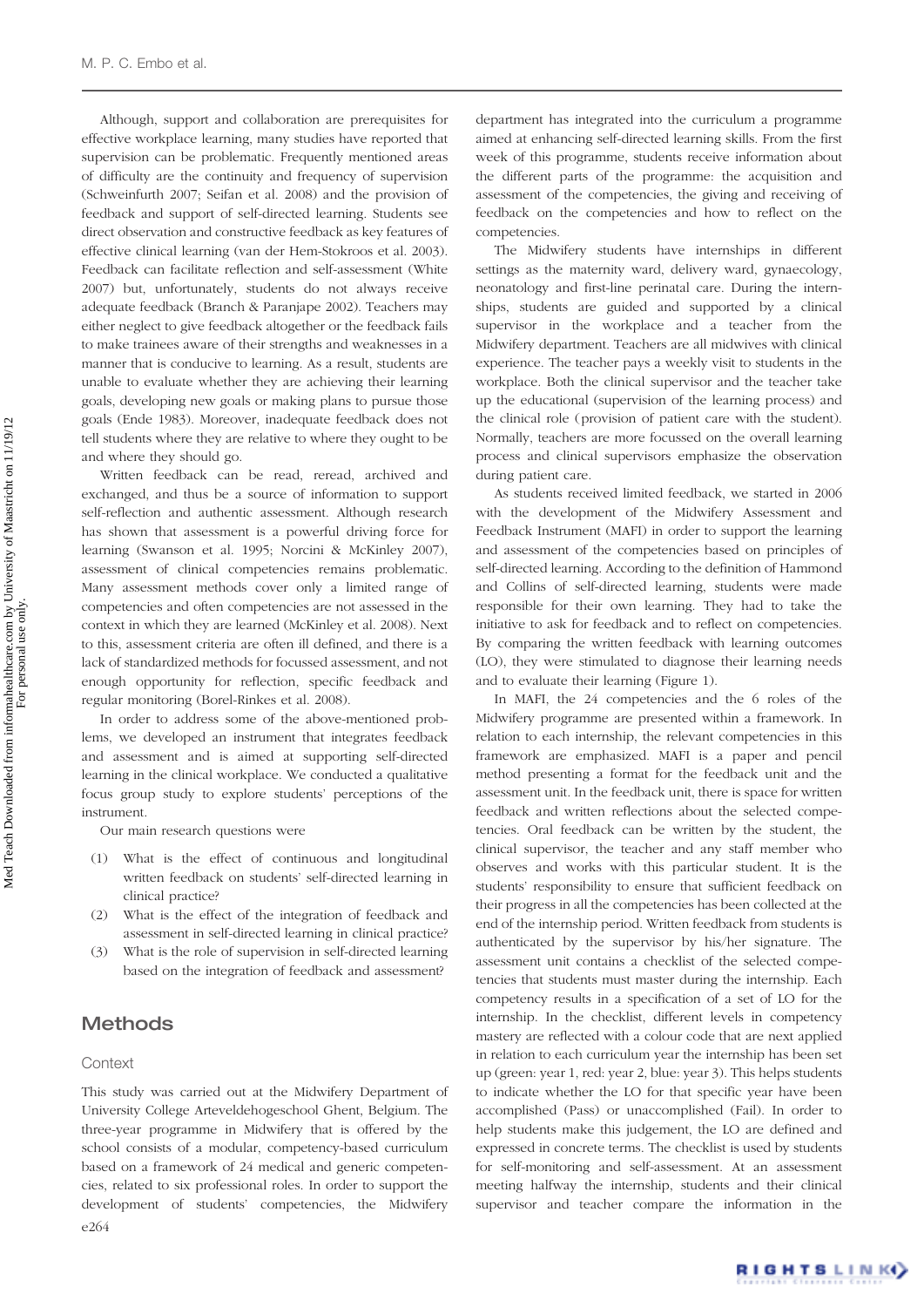

Figure 1. Format of the learning and assessment instrument.

feedback unit with the information in the assessment unit. This assessment is formative, and aimed at improving the student's performance. Although, it is not always possible to realize, a final assessment meeting at the end of the internship with the student, the clinical supervisor and the teacher is recommended to arrive at a pass/fail decision. At the end, the student's performance is graded by a school committee, which judges the student's overall internship performance. Students were informed about the concept and the use of MAFI, and they were trained in writing feedback.

### Data collection

A total of four focus groups were conducted: two with second year students ( $n = 23$ ) and other two with third year students  $(n = 10)$ . The focus groups comprised a representative sample of Midwifery students with different clerkship experiences on maternity and delivery wards. All the second and last year Midwifery students  $(n = 108)$  from the University College Arteveldehogeschool Ghent, using MAFI during those clerkships, were invited by letter to participate in one focus-group session on two selected dates. Participation was voluntary and all participating students signed consent forms prior to the sessions.

The focus group method was chosen because it is an appropriate method to elicit a wide range of ideas and opinions on a well-defined topic.

#### Procedure

The study was conducted in the summer of 2008. The focus groups lasted 60–90 min, and were facilitated by a member of the research team Erik Driessen) and a researcher of the Midwifery department who was not involved in the training of the students. This was done to ensure that participants felt free to express their views on MAFI without any hierarchical pressure. At the start, the moderators assured the students that full confidentiality was guaranteed.

Discussions were audiotaped and field notes were written immediately following each session. Audiotapes were transcribed ad verbatim by Mieke Embo.

The topics addressed by the focus groups were the value of the integrated feedback and assessment instrument for students' learning during internships and the specific value of the feedback unit and the assessment unit, respectively. Other topics were the value of MAFI for supervision and the role of the supervisors in facilitating the use of MAFI.

#### Analysis

The focus group interviews were analysed using the program ATLAS.ti. Analysis was carried out at two levels using accepted qualitative procedures (Miles & Hubermann 1994). Content analysis was performed by two researchers Mieke Embo, Leen Lauwers), who independently coded the data in line with the research questions and categorized the students' views. e265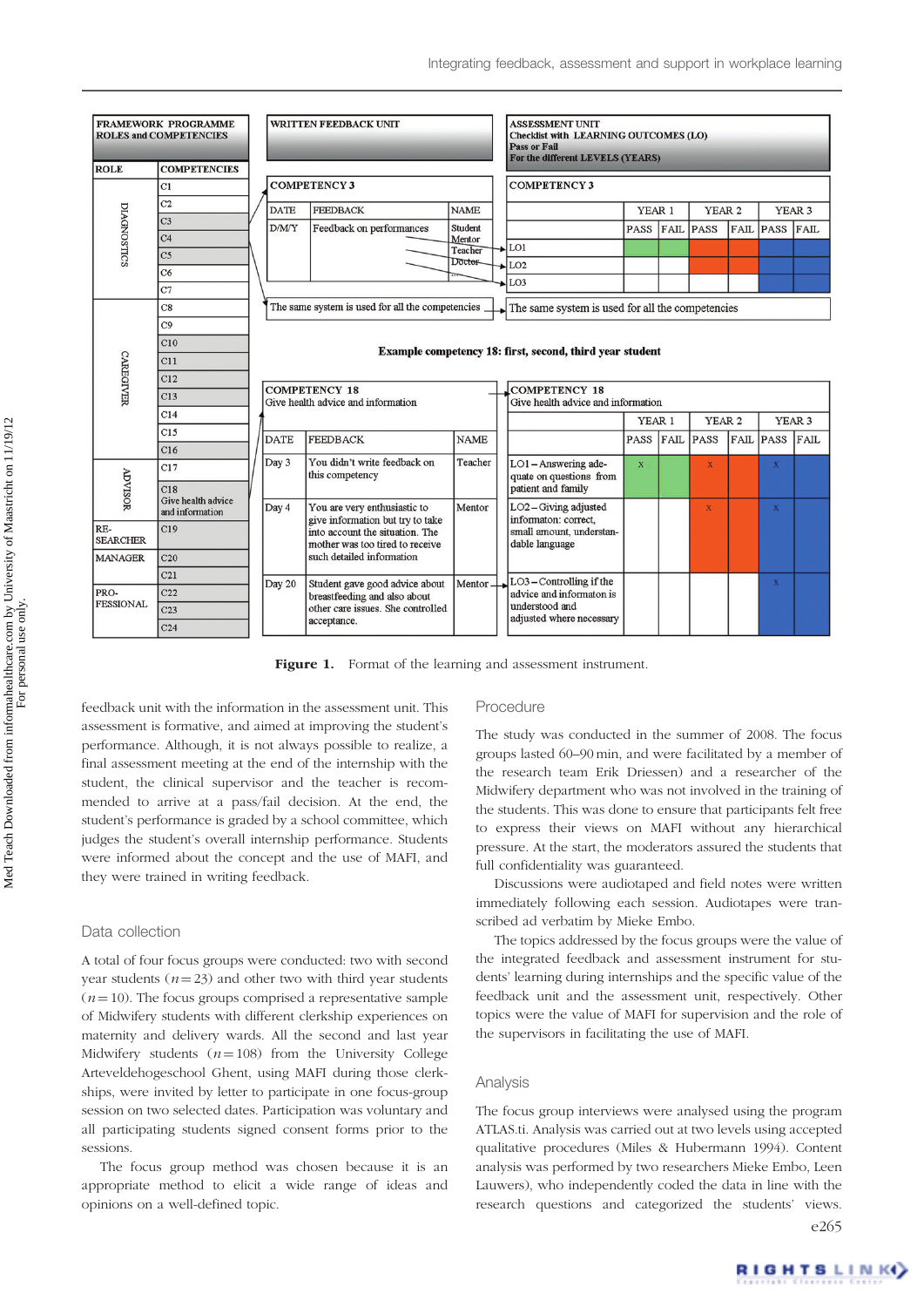They compared their findings and resolved any differences by discussion until consensus of themes and sub-themes was attained. Another researcher reanalysed all the data, using a constant comparative method to establish connections and relationships, and to identify central themes in relation to the research questions. In order to ensure the trustworthiness of the analytic process, we conducted member checking by submitting the results of the analysis and the transcripts to two members of each focus group. Based on their comments more attention was paid to the impact of time issues and to negative feedback.

## **Results**

We present the results for the central themes that were identified in relation to the research questions.

#### Feedback and self-directed learning

Although, students said that they would appreciate continuous and longitudinal written feedback from supervisors, more than 90% of the feedback from supervisors during the practice period was written by the students themselves. This written feedback was authenticated with a signature from the supervisor who provided the feedback. The teachers wrote feedback, but they came to the workplace only once or twice and the clinical supervisors wrote almost no feedback. According to the students, the clinical supervisors did not write feedback due to lack of time, lack of competence (in respect of what, where and how to write feedback), lack of motivation and reluctance to give feedback, in relation to interpersonal competencies in particular.

All students thought that the writing of feedback in MAFI stimulated reflection. One participant said

'It takes a lot of time but I do find that because I have to write it down, I have to think about what went well and what did not go well and why'.

Although the supervisors rarely provided written feedback, they did give verbal feedback. Students were motivated to ask for it because it was instructed that every competence on MAFI needed evidence before entering assessment. Students reported that verbal feedback from supervisors facilitated their reflective writing about competencies. Conversely, reflective writing was hampered when there was little feedback, an imbalance of positive and negative feedback or feedback on a limited range of competencies only. Students experienced that feedback did often focus on their weaknesses and that this type of feedback rarely provided guidance for improvement. Some students said that verbal feedback that was predominantly or exclusively negative undermined their confidence, which in turn had a negative impact on their reflective writing. Importantly, all the students reported that the feedback did not cover the full scope of the competencies on MAFI, with teachers and clinical supervisors tending to limit their feedback to medical-technical competencies to the neglect of general competencies.

Students said that they had to be motivated to produce daily written feedback. Motivation appeared to depend on e266

different factors. While third year students were more internally motivated by individual growth and personal development, the majority of the second year students were motivated by external factors as there were assessment and supervision.

'The information can help you to avoid making the same mistakes again or to improve during your next internship' (third year).

'The paperwork is a real burden of the internship. The only benefit is for the assessors, so they can read if you have done it right' (second year).

Due of the continuous and longitudinal training of writing feedback, students made progress in their writing. Although writing feedback was difficult, third year students had developed strategies that made it easier. They wrote feedback immediately after working with, or without, a clinical supervisor, asking the clinical supervisor to supplement or correct student's written feedback. Second year students strongly depended on external input for feedback. They were afraid to ask for more feedback than they received, especially on generic competencies. They were afraid of receiving negative feedback, which could undermine their self-confidence. However, at the same time they were aware that it was their responsibility to ask for feedback.

The amount of needed time for writing feedback was related to the way the MAFI was structured. Most students were positive about the effects of reflective writing but preferred a less structured and detailed instrument so that writing would take less time and could be discussed with the clinical supervisor.

Continuous and longitudinal written feedback enabled students, teachers and supervisors to read and reread the feedback given during the learning period. Students and teachers did read the feedback but clinical supervisors did so very rarely. There was a general agreement among the students that rereading feedback was valuable because it reminded them of advice and helped them to develop strategies for improvement.

'I read feedback in the evening or in the morning or just before practical work so that it is fresh in my mind and then it helps me to learn. There are always things that you remember, but others that you forget'.

However, students also said that they did not reread unexpected negative feedback, because it undermined their selfconfidence.

Teachers were motivated to read the feedback because they hardly ever observed students, and therefore needed the information for the final assessment.

The clinical supervisors hardly paid any attention to the continuous collected written feedback. Students reported that clinical supervisors did not have enough time to do so and failed to recognize that substantial benefits might be gained from observing students' performance.

#### Assessment and self-directed learning

All the students were motivated to use the assessment checklist and thought the checklist was valuable because it provided a concrete and easy-to-use overview of their LO. The amount of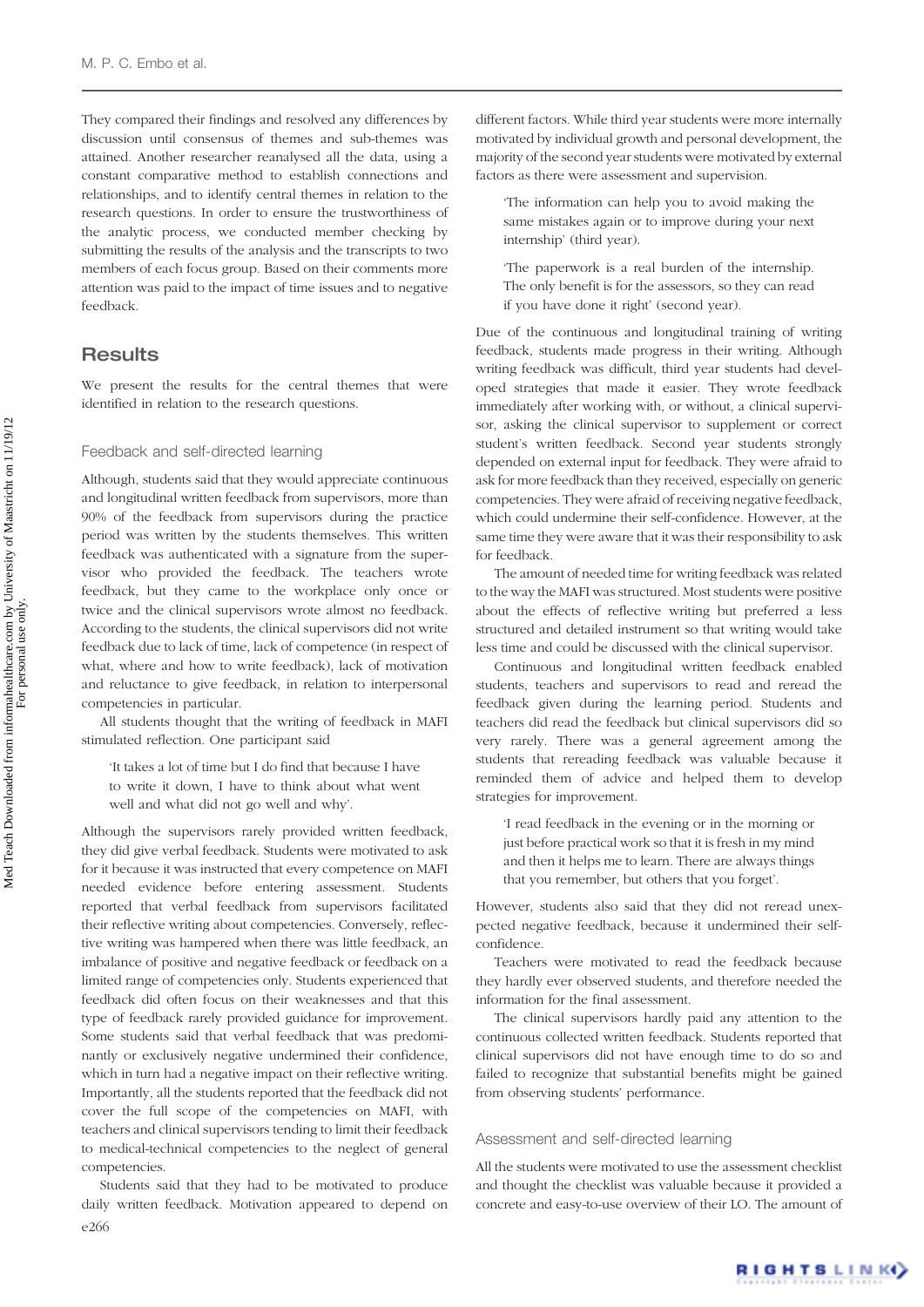detail was not considered a barrier. Quite the opposite, students reported that the details made the checklist useful as a 'quick scan' of their learning progress.

The third year students said the written feedback was relevant in view of self-assessment. Students replied to the question whether the instrument would have the same effect without the written feedback as followed:

'The checklist is the conclusion, but it doesn't tell you how well you are doing. If you write feedback you have more information'.

'The feedback unit is very broad and with the checklist, you see immediately where you have to work on'.

Being stimulated to take responsibility for their own learning by reflecting on LO and competencies appeared to be of crucial importance to students. Interestingly, they mentioned different activities, as described in the definition by Hammond and Collins (1991): (a) monitoring competencies, (b) setting goals, (c) diagnosing gaps and learning needs and (d) asking for learning opportunities. These activities are illustrated by the following quotes.

'... because you put yourself under a magnifying glass. You assess yourself. Yes that is insightful. You can learn a lot from your own actions, such as the initiatives you take. When you have to reflect on this, you can grow by looking back; you pause and then decide what you take forward and what you leave behind' (a–b).

'I do look at my checklist, for example when I am in the middle of an assignment, and then I tick what I have done and what I still have to do . . . and also, at the start of the placement, which outcomes I am going to achieve ...' (a–c).

'It's also my responsibility to remind the midwives of the type of learning opportunities I want to have' (d).

The integration of feedback and assessment was perceived as valuable for formative learning and assessment, but its value for summative assessment and grading was contested. Despite the efforts of the designers of MAFI to separate teaching and assessment, as is recommended in the literature, students appeared to attach much importance to the involvement of clinical supervisors in their assessment. Although during their day-to-day activities the students were mostly supervised by them, their final assessment was often determined in a discussion between the student and the teacher. Students felt uncomfortable that their clinical supervisors did not always contribute to the final assessment. Third year students argued in support of a final assessment meeting in which the student, the clinical supervisor and the teacher were present. They contended that in this way the written feedback could be controlled and optimized and that such a dialogue allowed comparisons between the judgements of the student, the clinical supervisor and the teacher. As one student said:

'I thought it was very useful because you have to think for yourself: What have I achieved? But you

also get confirmation from your clinical supervisor and the teacher that 'Yes, I agree you did that' or you may think 'Yes I achieved that goal', but the clinical supervisor says 'some further work remains to be done'. The fact that someone says that is very important'.

#### Supervision and self-directed learning

MAFI is a learning instrument based on providing feedback, assessment and support. Students described the role of the clinical supervisors and some conditions they thought would support self-directed learning with MAFI. They focussed on the clinical supervisors, who to them were most important with regard to the effect of MAFI.

'Empowering students to engage in self-directed learning with MAFI' and 'providing feedback that could be written in MAFI' are phrases that summarize what students expect from their clinical supervisors. Actions of the clinical supervisors that empowered students to regulate their learning were considered to boost students' confidence in self-directed learning activities as there are asking, writing and reading feedback, diagnosing learning needs with the checklist and asking for learning opportunities, reflecting on new performances and competency development, a good 'student clinical supervisor relationship' was prerequisite for building selfconfidence. For second year students, the quality of the student–supervisor relationship was related to 'a positive feeling about working together' and for third year students it was related to their feeling of being empowered to self-direct their learning process. As one third year student puts it

'I think that it's essential for the clinical supervisor to be concerned and involved. If that is the case, the supervisor will take an interest in your overall learning process and give you the opportunity to improve in a good and comforting way'.

The student–supervisor relationship evoked strong emotions from the students. A positive impact on self-confidence was related to a sense of success, responsibility and encouragement. Negative effects on self-confidence led to stress, depression, feelings of inferiority, fear and a sense of unfairness. Students felt that they received more feedback from supervisors who were motivated to guide them. While some students talked about clinical supervisors who 'loved to teach', others referred to clinical supervisors who were clearly unwilling to undertake the teaching role.

Students' acceptance of feedback was also linked to the quality of the student–supervisor relationship. Within a good relationship the continuous and longitudinal collected written feedback was used formatively and focussed on the development of competencies by comparing the feedback with the checklist. As we saw earlier, second year students mostly focussed on assessment and third year students on the progress they made in the development of competencies. If the student–supervisor relationship was sub-optimal, third year students too focussed mainly on summative assessment. This was particularly relevant if the feedback was negative.

e267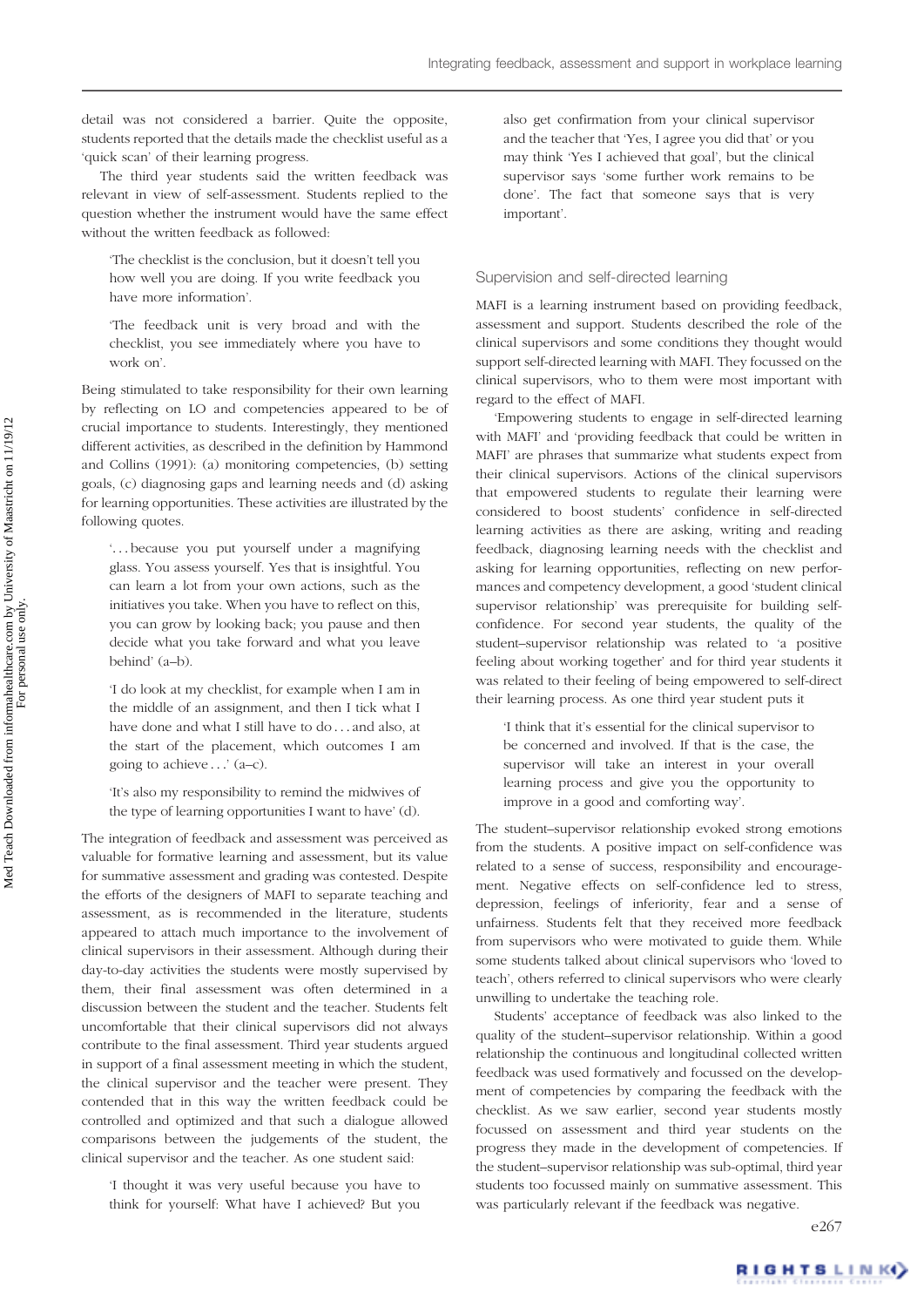Supervising the self-directed learning of students in the workplace with MAFI requires specific competencies. The students said they often encountered a lack of teaching competencies in their clinical supervisors. They suggested staff development activities to improve supervisors' and teachers' competencies in relation to: how to supervise students, how to give and write feedback, how to support the development of competencies and how to determine, which competencies should be trained and assessed.

According to the students, staff development activities should tackle the use of 'MAFI,' because the instrument was underused and most clinical supervisors did not know how to use it properly.

'They don't understand the relevance of the two units. They see it more as a list of activities than as a feedback instrument'.

## **Discussion**

We explored students' perceptions of the effects of an integrated instrument for feedback and assessment during internships in Midwifery practice. Students generally agreed that the integration of feedback and assessment supported selfdirected learning, provided they received feedback from motivated and competent clinical supervisors. They also appreciated that MAFI made it possible to have an active role in their own development. The instruction they were given to collect written feedback about all the competencies by writing feedback, asking for feedback and reading and rereading feedback was experienced as time consuming and easier said than done. But, it was also considered to promote self-reflection, self-monitoring and the creation of personal action plans by asking 'what went well, what should be improved and how (Bienstock et al. 2007)'. The assessment unit of MAFI was seen as a 'quick scan' of LO, which could be compared with evidence from the feedback unit and thus enabled monitoring and formative assessment of competencies. The assessment unit was considered to support selfassessment. However, the students doubted the value of the integration of feedback and assessment for summative assessment and regretted that the possibilities for supervisors to support their self-directed learning were generally underused.

The students reported that continuous and longitudinal feedback on self-directed learning enhanced their motivation to take the initiative in writing feedback on all the competencies. We saw a shift in motivation concerning the written feedback between the second and the third year. Where second year students were mainly externally motivated (by assessment and supervisors), third year students were more internally motivated to use feedback to diagnose learning needs and develop plans for improvement. Growing confidence in the learning process and development of competencies might optimize the effect of MAFI. In line with results reported in the literature, the students identified effective feedback as a key factor in self-directed learning (Heron 2008; Koh 2008). The role of the supervisor was more important than the role of the instrument itself and students stated that clinical supervisors and teachers should increase their efforts to e268

provide effective feedback. While the use of clinical performance ratings is not undisputed in the literature (Govaerts et al. 2007), all the students in this study appreciated the overview of the competencies and LO that was offered by MAFI (van der Vleuten & Schuwirth 2005; Harden 2007). This overview was seen as a quick scan for students. Feedback can be a part of assessment and other studies have shown that this motivates students to take responsibility to monitor their own learning, reflect on competency growth and look for learning opportunities (Bienstock et al. 2007; Koh 2008). In this study, the students constantly compared their own performance with standards in the checklist and this enabled them to identify areas that required further work. The MAFI was valuable for formative learning and assessment but was not perceived as contributive to the quality of the summative assessment. Students were convinced that a final assessment conversation between the student, the clinical supervisor and the teacher was essential and might contribute to the quality of assessment. We need to more strictly adhere to plan to do this final assessment conversation and we foresee that it has the intended effect in further research.

The effect of MAFI on students' self-directed learning and self-confidence in their own learning process depended on the support from motivated, empathic and competent supervisors. First of all, the supervisors were responsible for providing effective feedback, which could be written by students. As described in the literature, it was generally difficult for the students to collect feedback, on general competencies in particular (Heron 2008). Furthermore, although a balance between positive and negative feedback is generally recommended (Salerno et al. 2003), the students indicated that they suffered when they received negative feedback regularly, saying it undermined their self-confidence with a negative impact on reflective writing. In the literature we found different opinions on this topic. On the one hand, teachers are reported to be very hesitant to provide negative feedback (Ramani & Leinster 2008), but on the other hand there are reports that the overall prevalence of belittlement and humiliation is surprisingly high in the clinical setting (Mattick & Knight 2009). Second, students expected practical and emotional support from their clinical supervisors. The effect of a supporting relationship on learning was often linked with a positive feeling about 'working together', but this was more important for second than for third year students. When the studentsupervisor relationship was suboptimal, third year students too were more occupied with summative assessment than with learning.

Time or rather time constraints for working with the MAFI were mentioned in different ways during this study. Use of MAFI by supervisors was affected by lack of time. Clinical supervisors did not have sufficient time to give feedback and hardly wrote feedback, although students very much appreciated it when they did so. Students suggested that the feedback unit might be changed to become less detailed in order to make the clinical supervisors more motivated to write. There was also a positive time issue: when MAFI is used students and supervisors are compelled to devote more time to the learning process and to supervision. This issue is actually being dealt with in a follow up study investigating the

RIGHTS LINKO